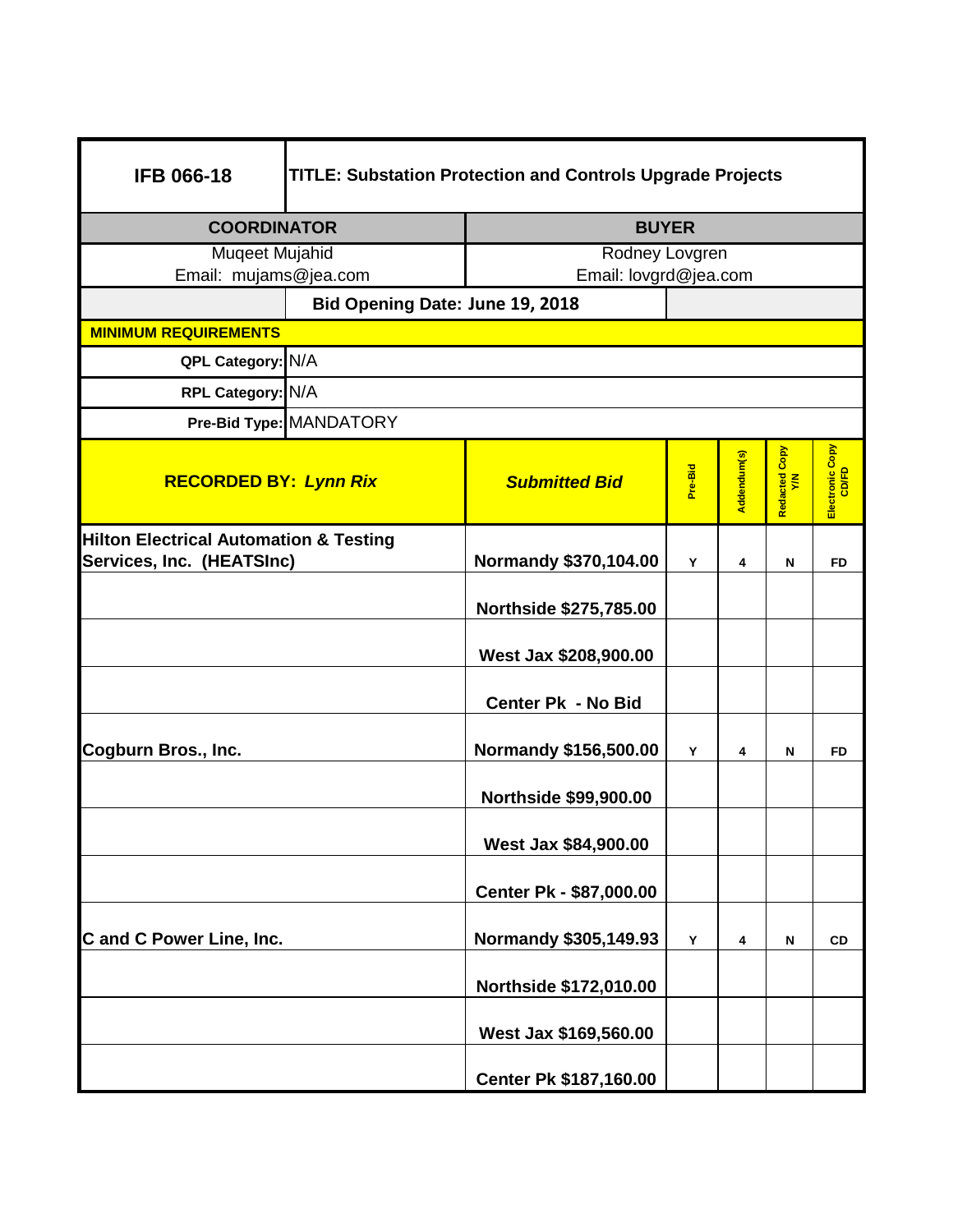| <b>IFB 090-18</b>                         | TITLE: Construction Services for the US-1 South Re-Pump and<br><b>Booster Pump Station Project</b> |                       |         |              |                           |                          |  |
|-------------------------------------------|----------------------------------------------------------------------------------------------------|-----------------------|---------|--------------|---------------------------|--------------------------|--|
| <b>COORDINATOR</b>                        |                                                                                                    | <b>BUYER</b>          |         |              |                           |                          |  |
| <b>Tim Perkins</b>                        |                                                                                                    | Dan Kruck             |         |              |                           |                          |  |
| Email: perkte@jea.com                     |                                                                                                    | Email: krucdr@jea.com |         |              |                           |                          |  |
|                                           | Bid Opening Date: June 19, 2018                                                                    |                       |         |              |                           |                          |  |
| <b>MINIMUM REQUIREMENTS</b>               |                                                                                                    |                       |         |              |                           |                          |  |
| QPL Category: N/A                         |                                                                                                    |                       |         |              |                           |                          |  |
|                                           | RPL Category: N/A                                                                                  |                       |         |              |                           |                          |  |
|                                           | Pre-Bid Type: MANDATORY                                                                            |                       |         |              |                           |                          |  |
| <b>RECORDED BY: Lynn Rix</b>              |                                                                                                    | <b>Submitted Bid</b>  | Pre-Bid | Addendum(s)  | Redacted Copy<br>Y/N      | Electronic Copy<br>CD/FD |  |
| Sawcross, Inc.                            |                                                                                                    | 7,191,000.00          | Y       | $\mathbf{2}$ | ${\sf N}$                 | <b>FD</b>                |  |
| Ortega Industrial Contractors, Inc.       |                                                                                                    | 7,604,557.00          | Y       | $\mathbf{2}$ | $\boldsymbol{\mathsf{N}}$ | <b>NO</b>                |  |
| Petticoat-Schmitt Civil Contractors, Inc. |                                                                                                    | 7,647,537.00          | Y       | $\mathbf{2}$ | N                         | <b>NO</b>                |  |
| <b>Williams Industrial Services, LLC</b>  |                                                                                                    | 8,077,000.00          | Y       | $\mathbf{2}$ | N                         | <b>FD</b>                |  |
| W. G. Yates & Sons Construction Company   |                                                                                                    | 11,977,228.00         | Υ       | $\mathbf{2}$ | ${\sf N}$                 | <b>FD</b>                |  |
|                                           |                                                                                                    |                       |         |              |                           |                          |  |
|                                           |                                                                                                    |                       |         |              |                           |                          |  |
|                                           |                                                                                                    |                       |         |              |                           |                          |  |
|                                           |                                                                                                    |                       |         |              |                           |                          |  |
|                                           |                                                                                                    |                       |         |              |                           |                          |  |
|                                           |                                                                                                    |                       |         |              |                           |                          |  |
|                                           |                                                                                                    |                       |         |              |                           |                          |  |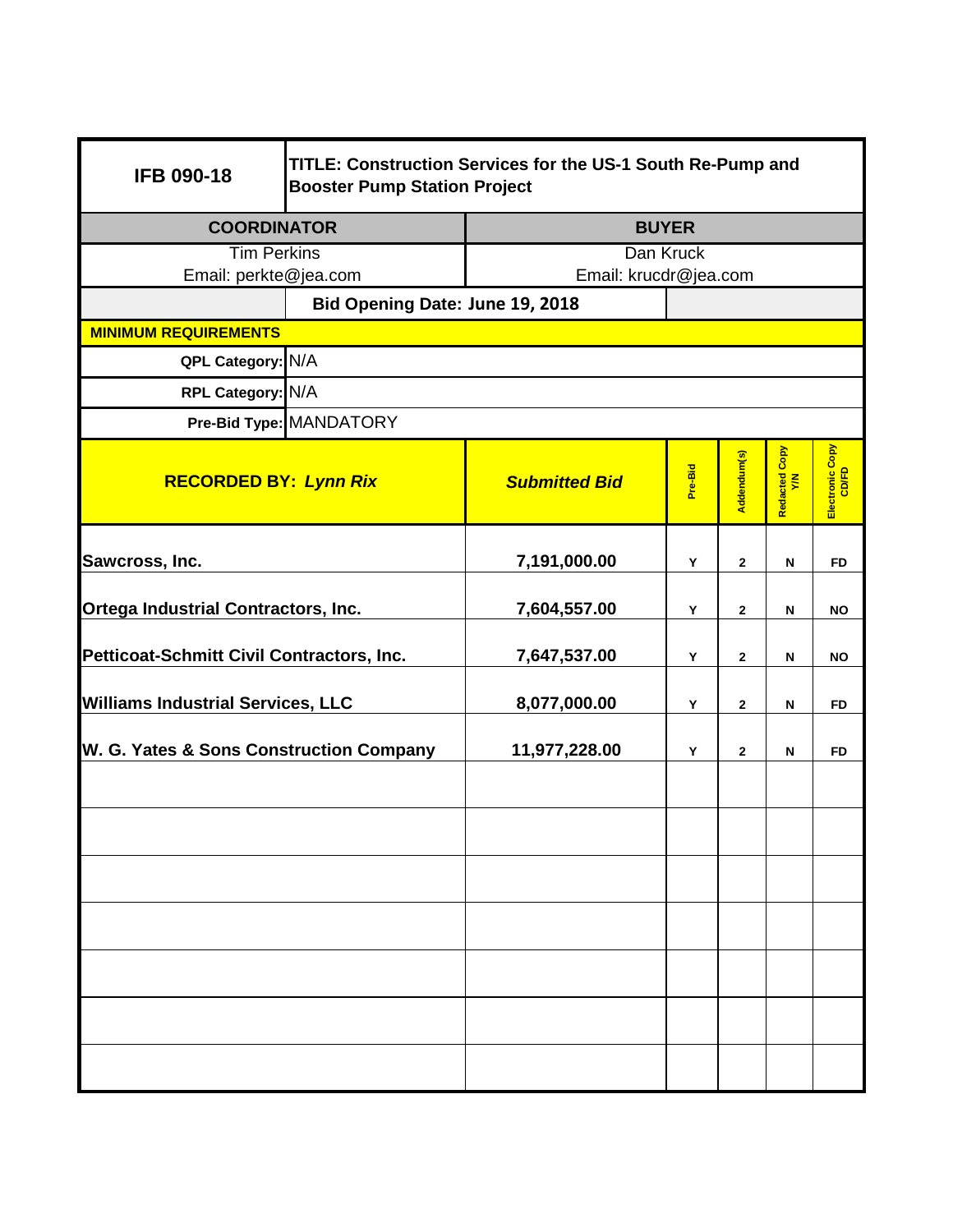| <b>ITN 101-18</b>                  | TITLE: Cisco Contact Center & Phone System Managed Services |                                |              |                     |              |  |
|------------------------------------|-------------------------------------------------------------|--------------------------------|--------------|---------------------|--------------|--|
| Coordinator                        | <b>Buyer</b>                                                |                                |              |                     |              |  |
| <b>Landon Todd</b>                 | <b>Nick Dambrose</b>                                        |                                |              |                     |              |  |
| <b>Opening Date: June 19, 2018</b> |                                                             |                                |              |                     |              |  |
|                                    | <b>Minimum Requirements</b>                                 |                                |              |                     |              |  |
|                                    | QPL Category                                                | N/A                            |              |                     |              |  |
|                                    | Mandatory Pre-Proposal                                      | Yes                            |              |                     |              |  |
| RECORDED BY: Lynn Rix              | <b>Submitted Bid</b>                                        | <b>Mand Pre-</b><br><b>Bid</b> |              | Adden: Redacted Y/N | <b>CD/FD</b> |  |
| <b>CtiPath LLC</b>                 | <b>Received</b>                                             | Y                              | $\mathbf{3}$ | N                   | <b>FD</b>    |  |
| <b>United Data Technologies</b>    | <b>Received</b>                                             | Y                              | 0            | N                   | <b>FD</b>    |  |
| <b>CDW Government, LLC</b>         | <b>Received</b>                                             | Y                              | $\mathbf{3}$ | N                   | <b>FD</b>    |  |
|                                    |                                                             |                                |              |                     |              |  |
|                                    |                                                             |                                |              |                     |              |  |
|                                    |                                                             |                                |              |                     |              |  |
|                                    |                                                             |                                |              |                     |              |  |
|                                    |                                                             |                                |              |                     |              |  |
|                                    |                                                             |                                |              |                     |              |  |
|                                    |                                                             |                                |              |                     |              |  |
|                                    |                                                             |                                |              |                     |              |  |
|                                    |                                                             |                                |              |                     |              |  |
|                                    |                                                             |                                |              |                     |              |  |
|                                    |                                                             |                                |              |                     |              |  |
|                                    |                                                             |                                |              |                     |              |  |
|                                    |                                                             |                                |              |                     |              |  |